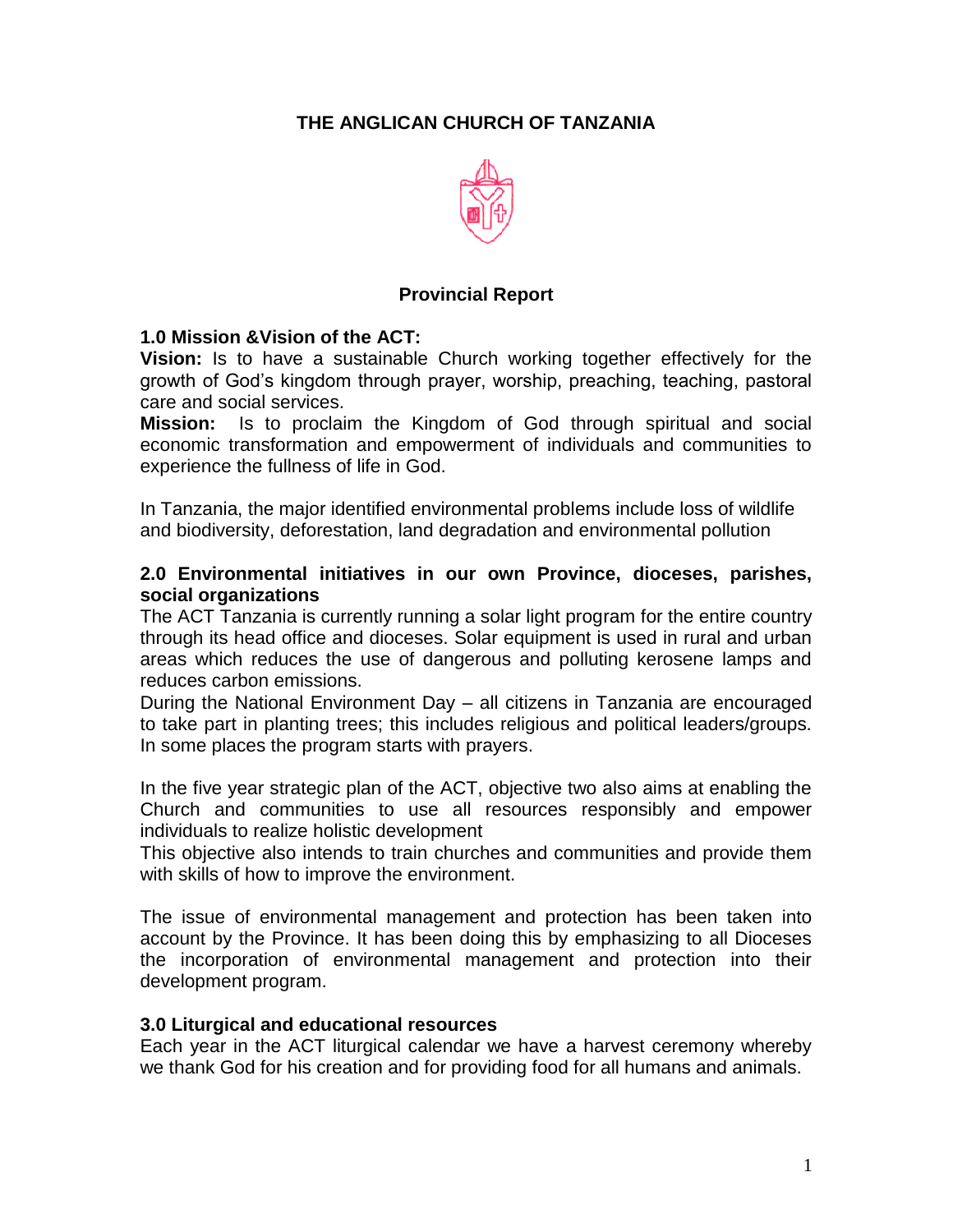Also during the planting season, church members bring varieties of seeds, such as maize, millet, sorghum, sunflower, to the church for the blessing.

### **4.0 Partnerships with other churches or secular organizations**

The ACT has been working with various churches/secular Organizations such as:-

## **4.1 Christian Council of Tanzania:**

ACT is a member of the Christian Council of Tanzania**,** which has a department which deals with economic injustice and the integrity of creation**.** 

This section is helping the voiceless indigenous to be considered by investors, especially when economic activity is affecting them socially and economically.

## **4.2 MIGESADO**

This is an organization which is involved in setting up and building biogas systems. It also involve in construction of underground water tanks for rain water harvesting. Some of the Dioceses have been working with this organization to help communities in rural areas, enabling them to easily access clean water and get light.

## **4.3 World Vision International**

This is also helping indigenous people to plant trees and pastures as well as initiating income generating activities in rural areas.

## **4.4 HADO (Preserve soil in Dodoma)**

This is a program initiated by government to combat environmental challenges. People in rural area (including Church members) are encouraged to use the zero grazing method as well as reducing the number of livestock in order to reduce soil erosion.

### **5.0 Youth connections**

The problem of unemployment has forced the youth, especially in rural areas, to engage themselves in charcoal making which leads to deforestation.

Therefore the Province, through its Youth department, initiated a small loans program to help them to establish income generating activities.

The use of electronic devices even in very remote areas has also encouraged them to use solar equipment (which the Province is now promoting), which helps to reduce the use of kerosene.

### **6.0 Partnerships with indigenous groups or individuals**

### **Serious local concerns in relation to agriculture, water, land use, vulnerable peoples, displaced persons, economic development, climate change response**

There is a small program of water harvesting in some rural areas although very little is done to harvest water. In some Christian centers each house has built a tank for water harvesting.